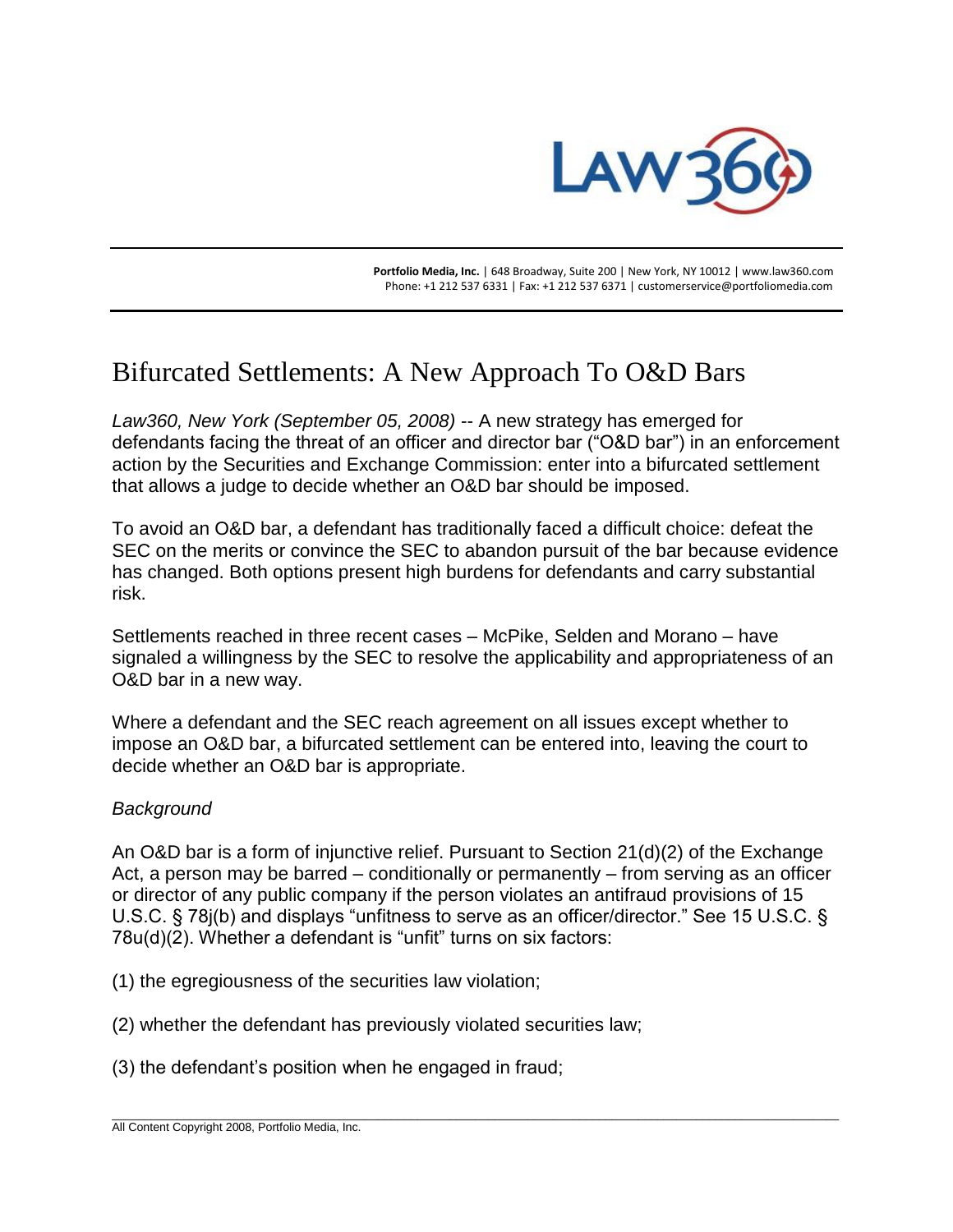- (4) the defendant's degree of scienter;
- (5) the defendant's economic stake in the violation; and

(6) the likelihood that the defendant will commit future securities violations.

SEC v. Patel, 61 F.3d 137, 141 (2d Cir. 1995); see also SEC v. DiBella, D. Conn. 3:04 cv-1342, Ruling on Mot. for Final Judgment at 24-25, docket # 134 (Mar. 13, 2008) ("DiBella Ruling").

Although the list of factors to be considered is not exhaustive, predicting whether the defendant may commit other wrongful acts in the future is the primary focus of the analysis.

The courts enjoy "substantial discretion in deciding whether to impose a bar to employment in a public company," Patel, 61 F.3d at 141, and have demonstrated a willingness to adopt a fact-specific and highly individualized approach to the application of O&D bars.

Unlike courts, the SEC in recent years has been less willing to adopt an individualized inquiry and have instead followed a very formulaic method of imposing O&D bars. Since the beginning of 2007, the SEC has obtained approximately 120 O&D bars. Of those bars, 45 have been 5-year bars and more than 60 have been permanent bars.

While the remaining handful of bars were imposed for terms of various durations, half were set by courts after adjudication on the merits. The pattern is clear: if you attempt to negotiate a settlement with the SEC on an O&D bar, you essentially face only two options – a 5-year bar or a permanent bar.

The SEC appears to be unwilling to tailor a bar to the specific facts and circumstances of each case. This approach effectively sets a national standard – which is an important goal of the Enforcement Division – and a tough settlement position helps the SEC avoid any criticism that a wrongdoer was too easily returned to corporate America.

However, for defendants hoping to negotiate a resolution, the SEC's standardized position on O&D bars has served in many cases as a substantial deterrent to settlement.

Until recently, a defendant wishing to challenge the SEC's standardized approach to O&D bars had only two options, neither of which were particularly appealing.

First, a defendant could try to defeat the SEC on the merits. In the event that a defendant who chooses this option does not prevail through motion practice, he or she faces a monumental task at trial. Indeed, in the last few years, the SEC has had trial success rates of over 90%.

\_\_\_\_\_\_\_\_\_\_\_\_\_\_\_\_\_\_\_\_\_\_\_\_\_\_\_\_\_\_\_\_\_\_\_\_\_\_\_\_\_\_\_\_\_\_\_\_\_\_\_\_\_\_\_\_\_\_\_\_\_\_\_\_\_\_\_\_\_\_\_\_\_\_\_\_\_\_\_\_\_\_\_\_\_\_\_\_\_\_\_\_\_\_\_\_\_\_\_\_\_\_\_\_\_\_\_\_\_\_\_\_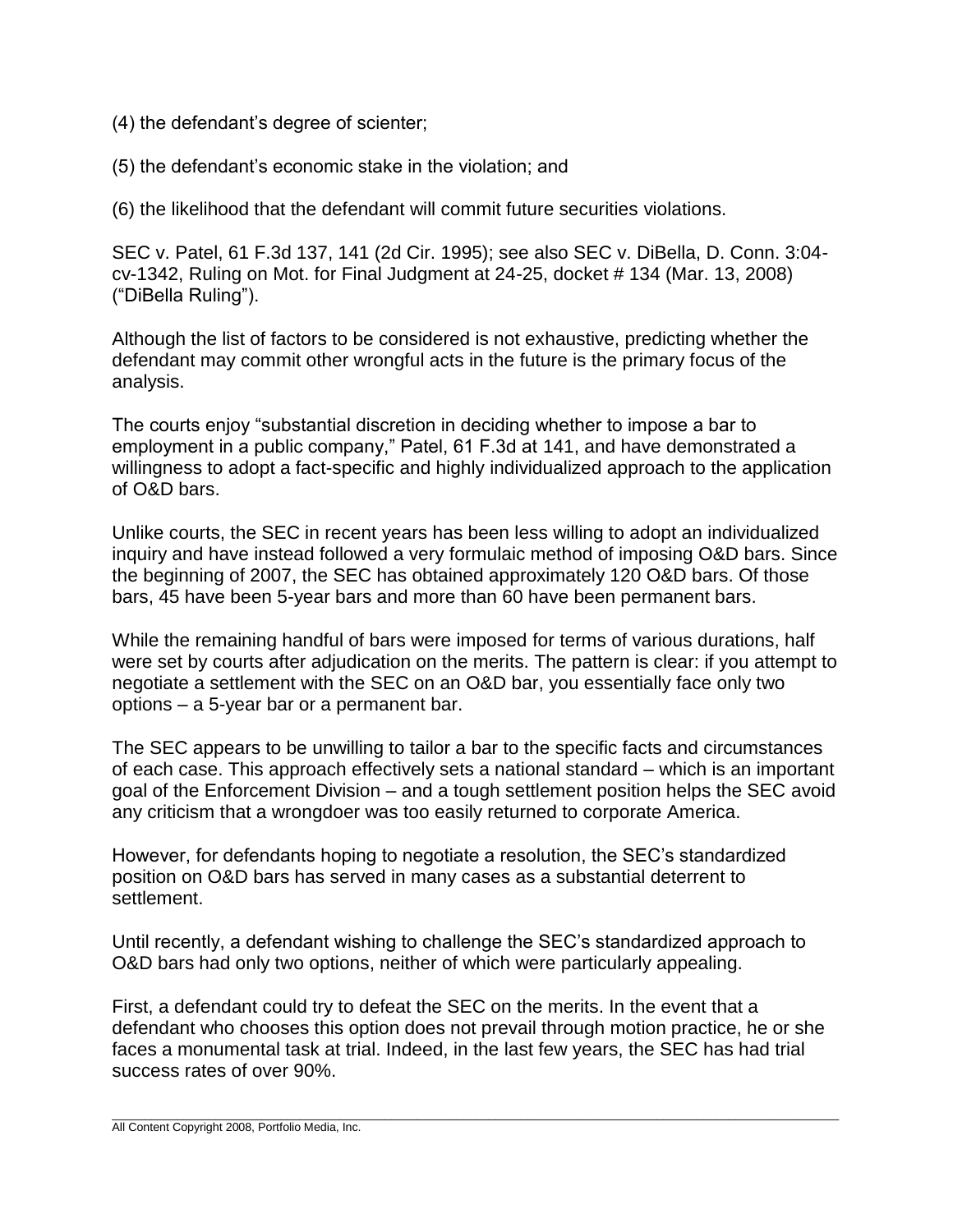And while a defendant found liable by a jury may subsequently convince a court that an O&D bar is inappropriate, such a victory may be a pyrrhic one at best as the jury's finding of liability will follow the defendant throughout the remainder of his or her career – a constant and unshakeable shadow.

Second, a defendant could litigate the case through discovery and then try to convince the SEC that evidence has changed such that an O&D bar is no longer a warranted part of any resolution.

However, the change in evidence typically required would have to be so significant as to justify the abandonment of the SEC's fraud charge altogether (e.g., witness unavailability or substantial adverse evidentiary rulings from the court).

To succeed, a defendant needs to tackle the difficult task of putting the SEC's trial team in a position to credibly prove to its internal audiences, including the Commission, that the staff's initial recommendations on charges and remedies should be discarded in lieu of a more lenient approach.

An unsuccessful run at this approach leaves a defendant back in the position of having to proceed to trial or accept settlement on unfavorable terms.

# *New Approach*

McPike, Selden, and Morano offer new strategies for practitioners negotiating settlements with the SEC whose clients face O&D bars – the bifurcated settlement. Admittedly, a bifurcated settlement is not a new or novel concept.

However, such agreements have traditionally concerned only disgorgement amounts; applying them to O&D bars is a new approach.

In McPike, Selden and Morano, the SEC filed a complaint against the each defendant alleging a violation of Section 10(b) and other securities laws. See SEC v. Competitive Technologies, Inc. et al., D. Conn. 3:04-cv-1331; SEC v. Selden, D. Mass. 05-11805; See SEC v. Lumenis, Ltd. et al., S.D.N.Y. 06-cv-3225.

Specifically, McPike involved allegations of market manipulation, Selden involved allegations of disclosure fraud by the CEO of a biotechnology company, and Morano involved alleged revenue recognition fraud by a CFO of a public company.

After reaching an agreement with the government, the defendant in each case consented to an entry of final judgment against him, but reserved the issue of whether an O&D bar should be imposed for the Court to decide.

The bifurcated settlements entered into in all three of these cases share a number of common provisions, which balance the SEC's and the defendant's positions: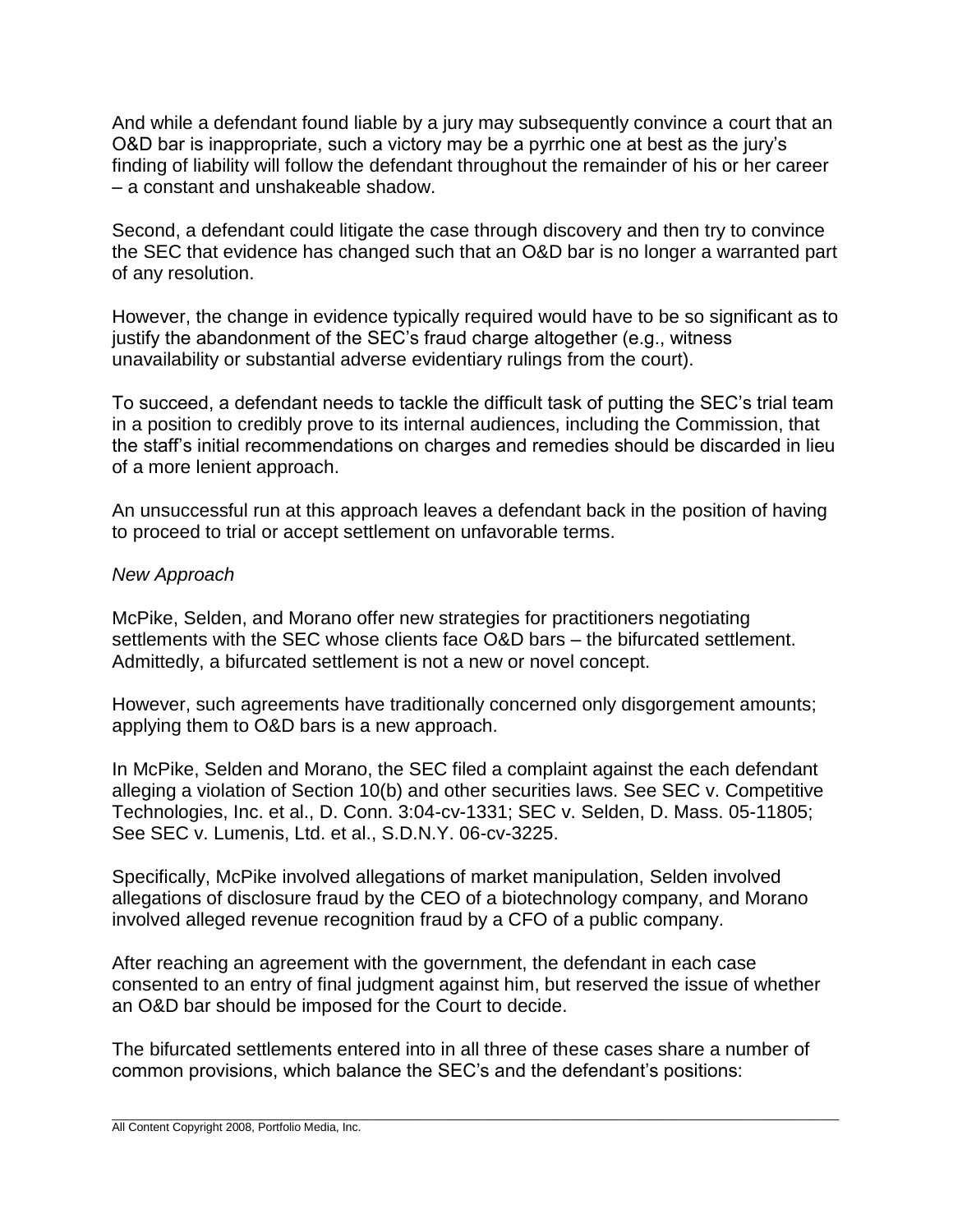– As with most settlements, the defendants consented to the entry of final judgment "without admitting or denying the allegations of the Complaint" – unquestionably, a benefit to defendants.

– The defendants also agreed to the entry of Final Judgments containing various equitable and financial terms, including injunctions, the payment of a civil penalty and/or disgorgement – a benefit for the SEC.

– The question of whether an O&D bar would be imposed was expressly reserved for resolution by the court – another benefit for defendants.

– In connection with resolution of the O&D bar, defendants agreed that the allegations of the Complaint would be deemed true and further agreed not to deny that a violation of the securities law occurred – an advantage for the SEC.

See Competitive Technologies, D. Conn. 3:04-cv-1331, Final Judgment, docket # 234 (Oct. 31, 2007); Selden, D. Mass. 05-11805, Consent to Judgment, docket # 63 (July 2, 2008); Lumenis, S.D.N.Y. 06-cv-3225, Consent to Final Judgment, docket # 35 (Aug. 8. 2008).

The court has now fully resolved the McPike matter, ultimately ruling that no bar should be imposed. In its decision issued from the bench, the court discussed the various factors governing "unfitness."

For example, the court considered the defendant's "repeat offender" status to be "zero," and stated that although the defendant was the top executive at the company, his role in the alleged violations was not the most important.

Hearing Trans. at 56-57 (Apr. 8, 2008). The court also concluded that the "degree of scienter [was] not terribly high," and that the defendant "chose not to advance himself economically when given the opportunity to in effect benefit from his plan." Id. at 58.

Finally, in evaluating whether the defendant's misconduct would reoccur, the court concluded that "it is extremely unlikely that [the defendant] would have the opportunity to engage in any conduct such as was charged here and I also think it is extremely unlikely he would do it again ... I find a likelihood of his conduct to recur to be close to nil." Id. at 59-60.

At the time of press, the courts in Selden and Morano had not yet resolved whether to impose an O&D bar on the defendants.

### *Moving Forward*

There seems to be good reason for the SEC to continue to expand the use of the bifurcated settlement approach to resolving O&D bars.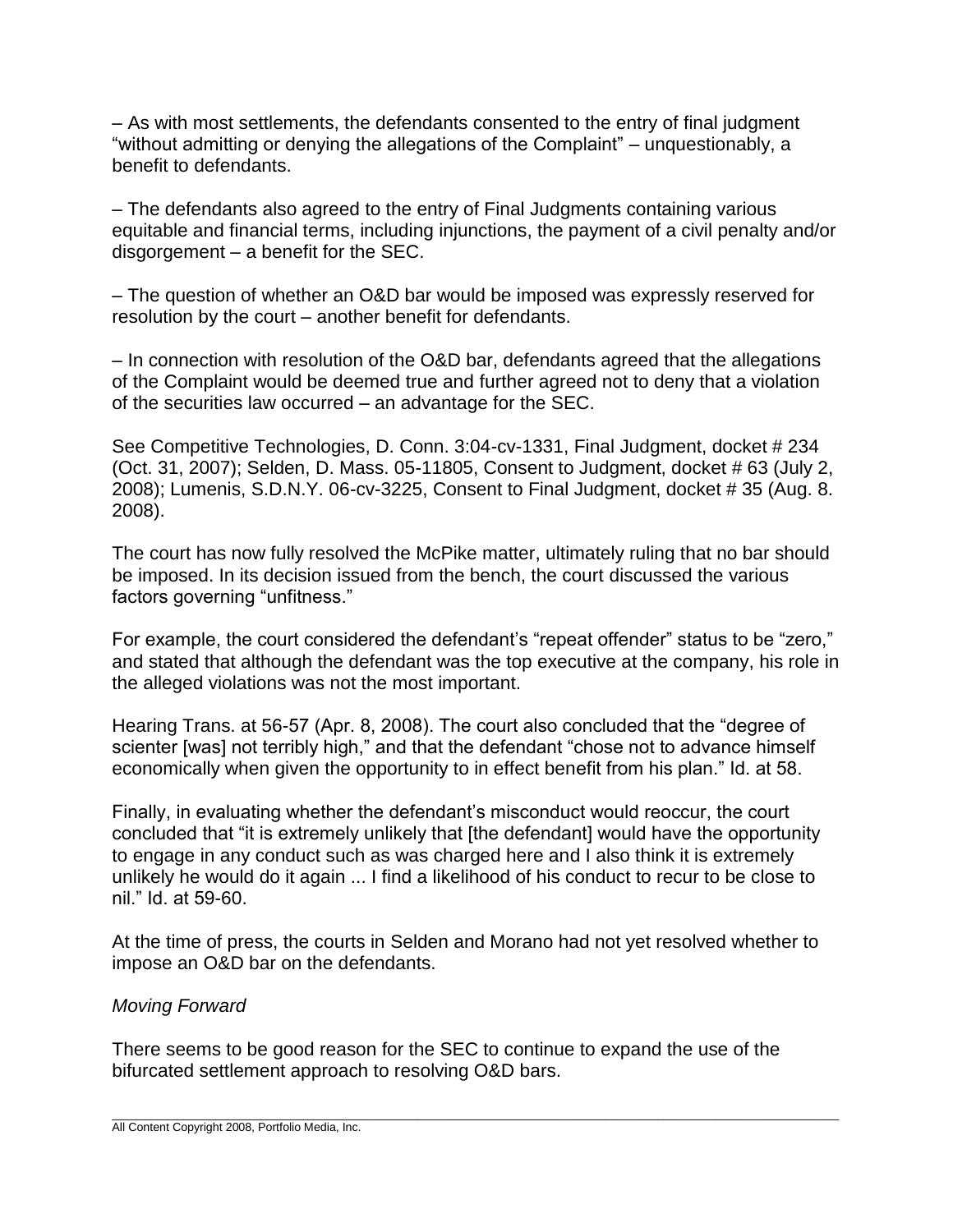Such settlements allow the SEC to obtain its desired relief without expending the full resources required for trial.

When the court decides whether to impose an O&D bar, the SEC benefits from the defendant being unable to challenge the allegations of the Complaint or deny that a securities law violation occurred.

This reduces the amount of evidence that the SEC needs to present at trial to prove its case.

Additionally, by settling all issues except the O&D bar, the SEC guarantees itself that it will obtain most of the relief it has sought – injunctions, civil penalties, and/or disgorgement.

Defendants should also welcome the ability to avoid the risk of a judicial determination of liability by entering into a settlement on a "neither admit nor deny" basis, while at the same time having the O&D bar issue decided by a court willing to engage in an individualized review.

Practitioners considering this approach should first conduct an evaluation of the likelihood of success in challenging the SEC's request for an O&D bar.

Whether a defendant can prevail depends upon the application of the factors governing "unfitness." Practioners should focus on whether they will be able to establish that:

– There is little or no risk of repeated misconduct by the defendant;

– Any misconduct was limited in contrast to the defendant's lengthy and otherwise distinguished career;

– The defendant did not profit personally from the misconduct;

– The misconduct occurred long ago and that the defendant has since fully complied with all securities laws; and

– Limited evidence exists of intentional wrongdoing or scienter on the part of the defendant.

Of course, if it is likely that a court will impose an O&D bar given the particular facts of the case, the question becomes whether a defendant can nonetheless convince an impartial fact -finder to impose a bar of shorter duration than the bar sought by the SEC.

When negotiating a bifurcated settlement, practitioners should also discuss with the SEC: